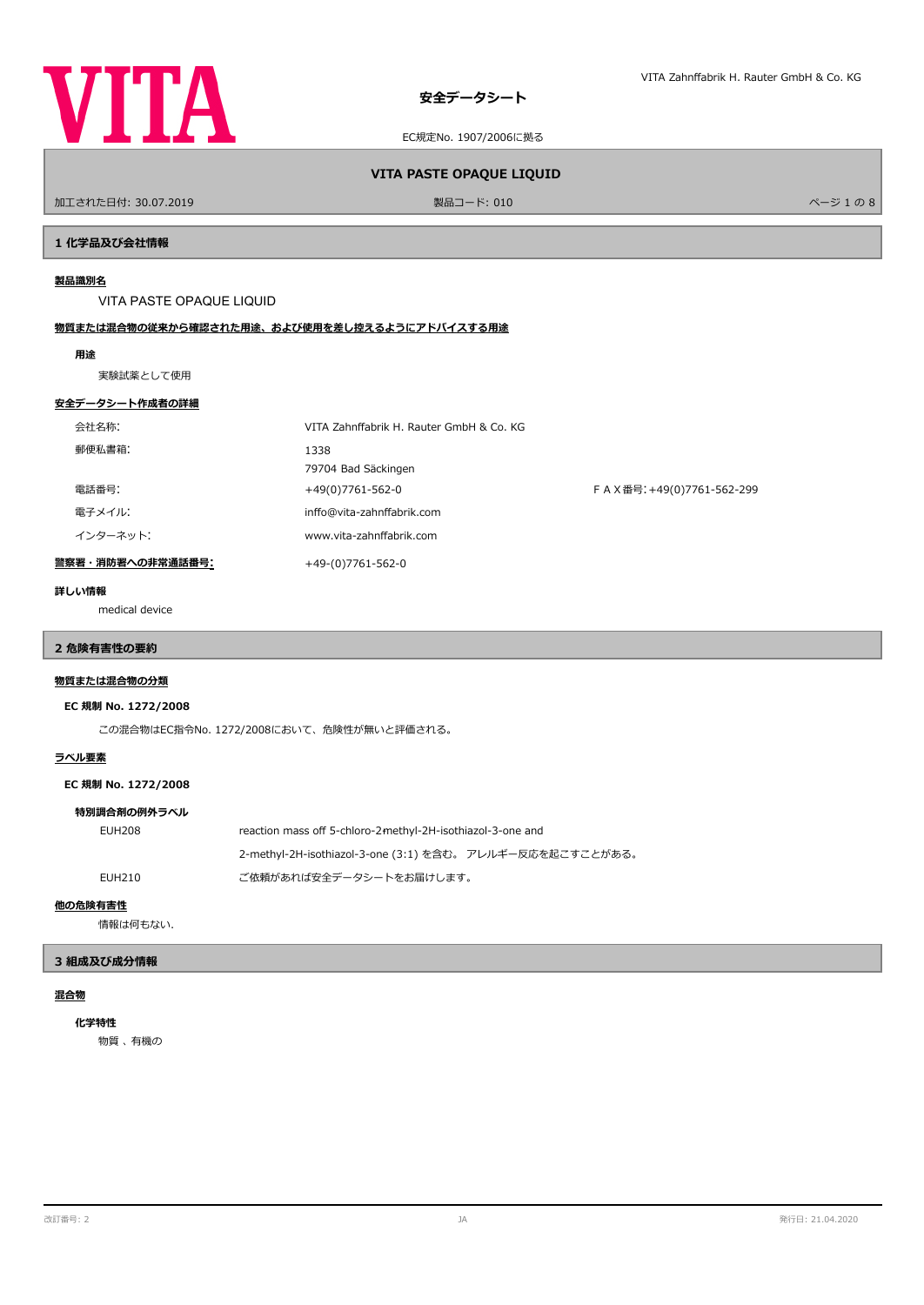

# **VITA PASTE OPAQUE LIQUID**

加工された日付: 30.07.2019 製品コード: 010 ページ 2 の 8

# **危険有害成分**

| CAS番号      | 化学名                                                                                 | 数量 |
|------------|-------------------------------------------------------------------------------------|----|
|            | GHS 分類                                                                              |    |
| 55965-84-9 | reaction mass off 5-chloro-2-methyl-2H-isothiazol-3-one and                         |    |
|            | 2-methyl-2H-isothiazol-3-one (3:1)                                                  |    |
|            | Acute Tox. 2, Acute Tox. 2, Acute Tox. 3, Skin Corr. 1C, Eye Dam. 1, Skin Sens. 1A, |    |
|            | Aquatic Acute 1 (M-Factor = 100), Aquatic Chronic 1 (M-Factor = 100); H330 H310     |    |
|            | H301 H314 H318 H317 H400 H410 EUH071                                                |    |

HおよびEUH条項の表記: 16章を参照すること 。

# **4 応急措置**

### **必要な応急手当の記述**

### **吸い込んだ後に**

新鮮な空気を入れること. 呼吸困難または呼吸停止のときは、人工呼吸を開始すること。 医師の処置を必要と

する.

# **皮膚に付着した後に**

皮膚に触れた場合、直ちに多量の水 かつ せっけんで洗い流すこと. 汚染された衣類を直ちに全て脱ぎ,再使

用する場合には洗濯をすること。 皮膚刺激が生じた場合:医師の診断/手当てを受けること。

# **目に付着した後に**

直ちに洗眼用シャワーまたは水で、注意深く念入りに洗い流すこと.

#### **葛下後**

直ちに口をすすぎ、たくさんの水を飲むこと.

### **最も重要な症状および作用、急性および後発性**

情報は何もない.

### **緊急治療および特別処置が必要な兆候**

症状に応じて処置すること。

**5 火災時の措置**

# **消火剤**

# **適切な消火剤**

消火対策を、周辺地域に適合するよう調整すること.

# **物質または混合物特有の危険有害性**

発火性ではない 。

# **消防士のための事前注意事項**

火災の場合: 自給式呼吸器具を着用すること。

# **追加の指摘**

汚染された消火用水は、分別して回収すること. 排水管や自然水系に流入させないこと.

### **6 漏出時の措置**

# **人体に対する予防措置、保護具および緊急時措置**

個人用の保護具を使用すること。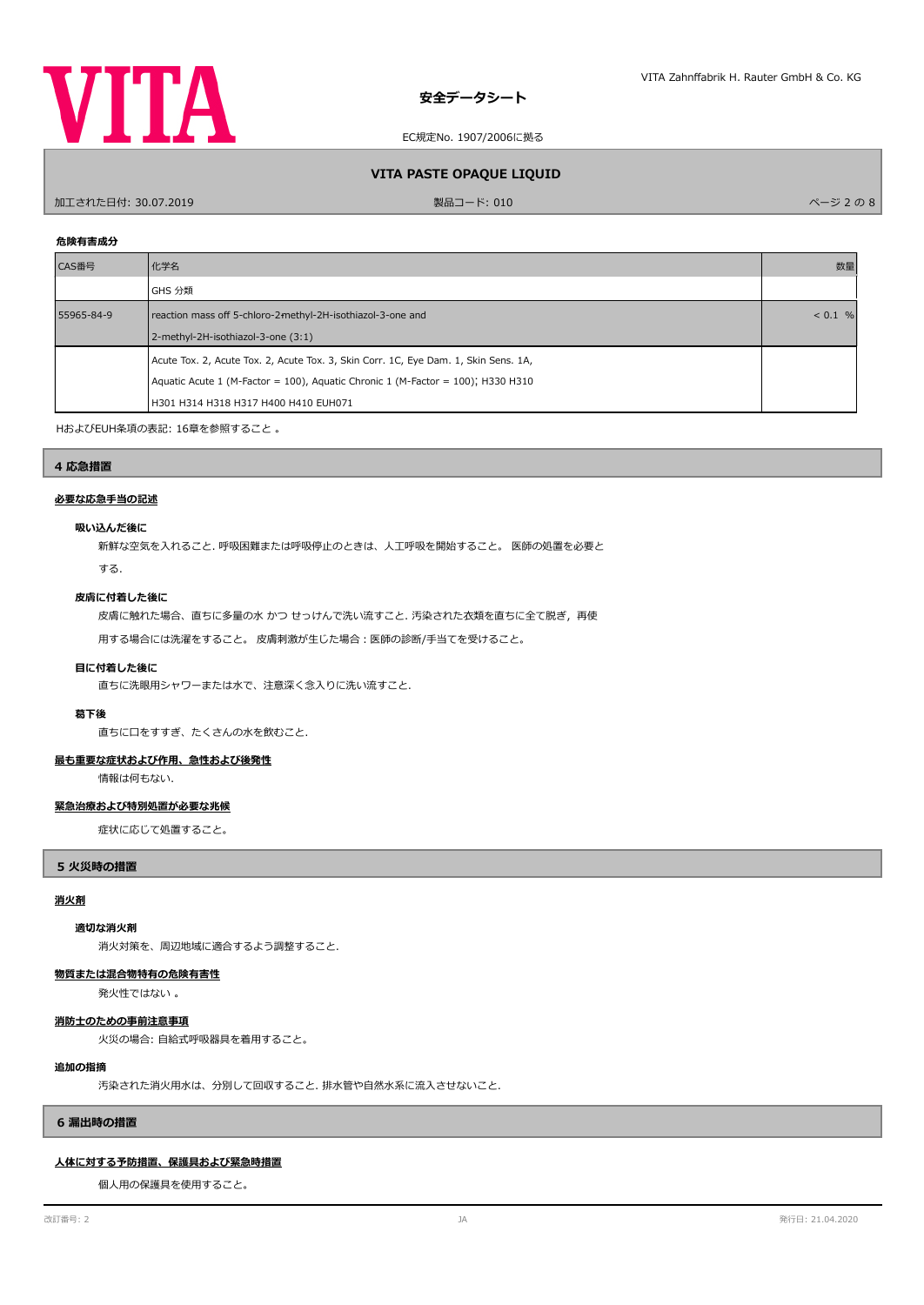

# EC規定No. 1907/2006に拠る

# **VITA PASTE OPAQUE LIQUID**

加工された日付: 30.07.2019 製品コード: 010 ページ 3 の 8

#### **環境に対する予防措置**

下水道、あるいは自然水系に流入させないこと.

### **封じ込めおよび浄化方法と機材**

液体を凝固させる材質(砂、珪藻土、酸結合剤、万能接着剤)を用いて、取り除くこと. その受け入れた物

質は、廃棄物処理の章に従って、取り扱うこと.

### **他のセクションを参照**

安全取扱い: 参照箇所 節 7

個人用保護具: 参照箇所 節 8

廃棄物処理: 参照箇所 節 13

#### **7 取扱い及び保管上の注意**

# **安全な取扱のための予防措置**

**安全取り扱い注意事項**

特別な予防措置は必要ではない.

**火災および爆発防護に関するアドバイス**

特別な防火対策は、必要ではない.

# **配合禁忌等、安全な保管条件**

#### **倉庫と容器の需要**

容器は、密閉した状態を保つこと.

#### **共同貯蔵に関する注意事項**

特別な予防措置は必要ではない.

# **8 ばく露防止及び保護措置**

#### **管理パラメーター**

#### **曝露防止**



### **保護・衛生対策**

汚染された衣類を脱ぐこと。 休憩の前又は作業終了後には手を洗うこと。 職場では、飲食、喫煙、鼻をかむ ことはしないこと.

#### **眼/顔面用の保護具**

保護眼鏡/保護面を着用すること.

### **手の保護具**

化学物質を取り扱う際には、4桁の検査番号を含むCE表示のついた化学物質用保護手袋に限り、着用しなけれ ばならない. 化学物質用保護手袋は、職場で扱う危険物質の濃度や量に応じて、適したものを選ばなければな らない. 前述した保護手袋を特別な用途に使用する場合、手袋の製造者に、化学物質耐性について確認するこ とが望ましい. 推奨される手袋製品 KCL Dermatril P NBR (ニトリルゴム)

### **皮膚の保護**

防護衣の使用。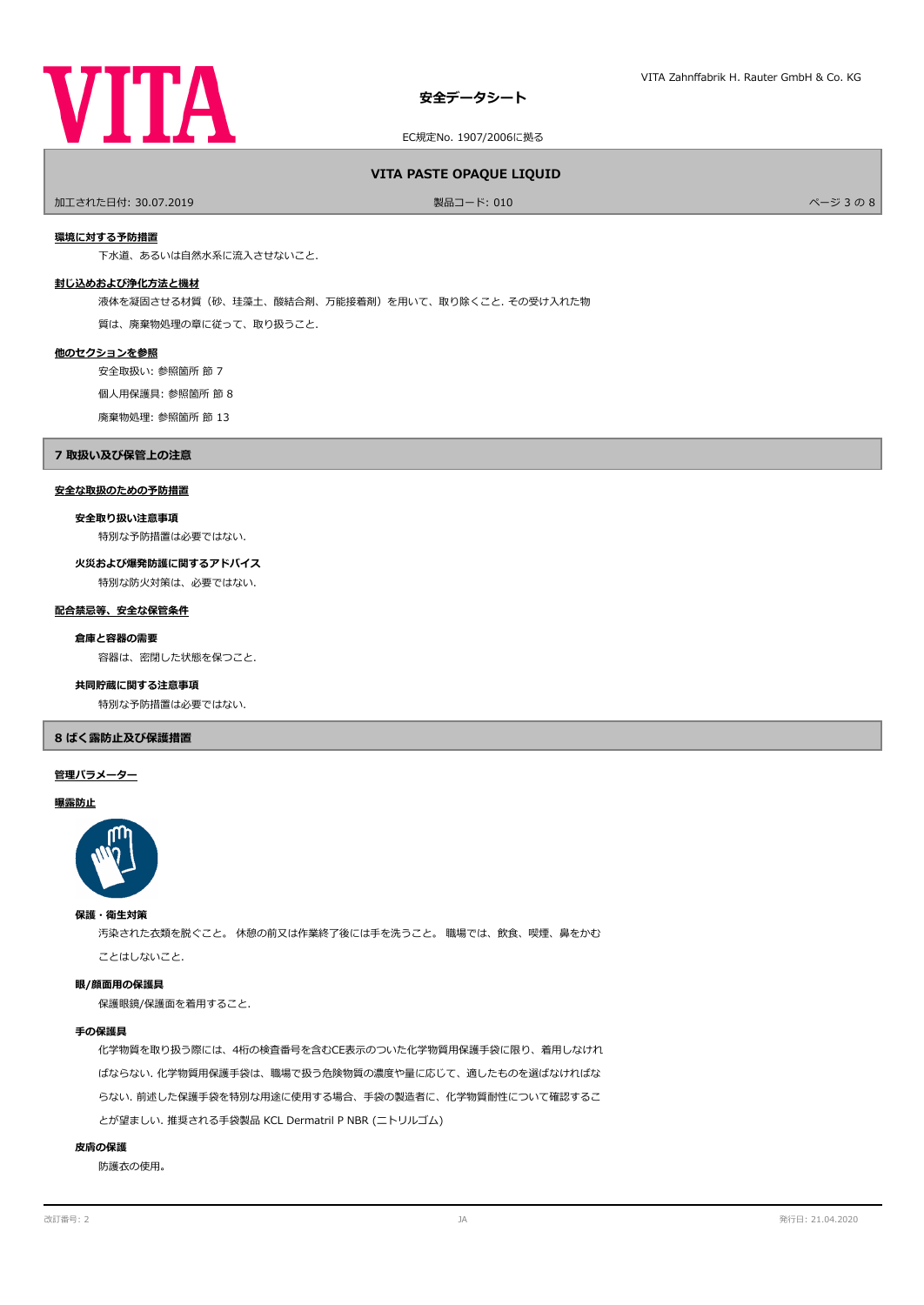

EC規定No. 1907/2006に拠る

# **VITA PASTE OPAQUE LIQUID**

加工された日付: 30.07.2019 製品コード: 010 ページ 4 の 8

### **呼吸器の保護**

呼吸用保護具を着用すること。 職場の技術上の換気

# **9 物理的及び化学的性質**

| 基礎物理および化学特性の情報        |                           |  |  |
|-----------------------|---------------------------|--|--|
| 物質の状態:                | 液体の                       |  |  |
| 色:                    | 無色                        |  |  |
| 臭い:                   | 特異臭                       |  |  |
| pH値:                  | 確定されていない                  |  |  |
| 状態の変化                 |                           |  |  |
| 融点:                   | 確定されていない                  |  |  |
| 沸点, 初留点及び沸騰範囲:        | 207 °C                    |  |  |
| 引火点:                  | 109 °C                    |  |  |
| 引火性                   |                           |  |  |
| 固体:                   | 非該当                       |  |  |
| ガス:                   | 非該当                       |  |  |
| 爆発特性                  |                           |  |  |
| その製品は、(で)ない:爆発の危険がある。 |                           |  |  |
| 爆発下限:                 | 確定されていない                  |  |  |
| 爆発上限:                 | 確定されていない                  |  |  |
| 発火点:                  | 375 °C                    |  |  |
| 自然発火温度                |                           |  |  |
| 固体:                   | 非該当                       |  |  |
| ガス:                   | 非該当                       |  |  |
| 分解温度:                 | 確定されていない                  |  |  |
| 酸化特性                  |                           |  |  |
| 燃焼を促進しない。             |                           |  |  |
| 蒸気圧:                  | $0,1$ hPa                 |  |  |
| (で 20 °C)             |                           |  |  |
| 密度:                   | 1,06100 g/cm <sup>3</sup> |  |  |
| 溶媒に対する溶解性             |                           |  |  |
| 確定されていない              |                           |  |  |
| 水分配係数:                | 確定されていない                  |  |  |
| 蒸気密度:                 | 確定されていない                  |  |  |
| 蒸発速度:                 | 確定されていない                  |  |  |
| その他の情報                |                           |  |  |
| 固形分濃度:                | 0,0,0                     |  |  |

**10 安定性及び反応性**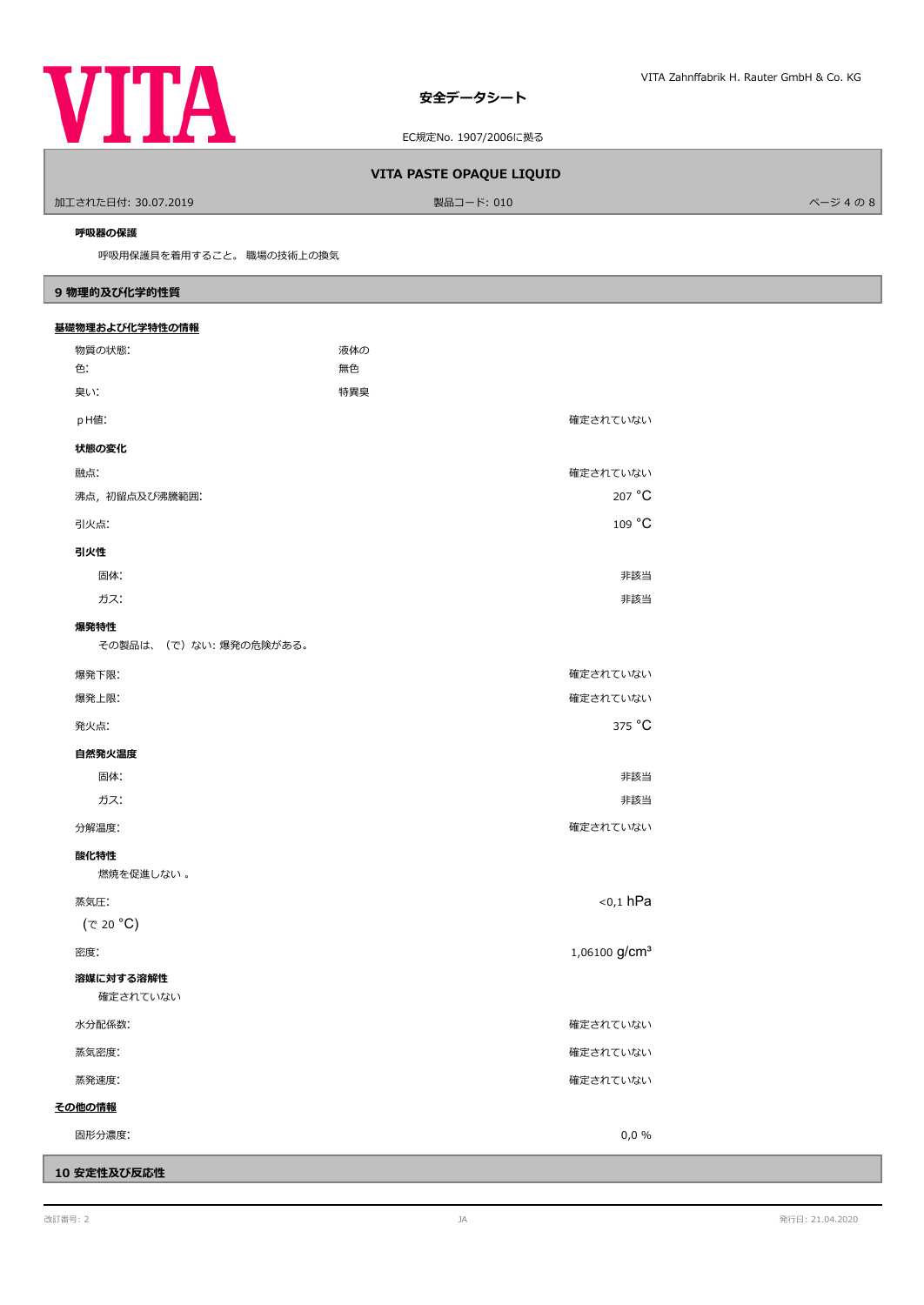

# **VITA PASTE OPAQUE LIQUID**

加工された日付: 30.07.2019 製品コード: 010 ページ 5 の 8

### **反応性**

規定に従って取扱い及び貯蔵される場合、有害反応はない。

# **化学的安定性**

本製品を通常の常温で保管すると安定である。

# **危険有害反応性の可能性**

知られた有害反応はない。

### **避けるべき条件**

(一つも、何も、誰も)ない/(一つも、何も、誰も)ない

# **不適合物質**

情報は何もない.

# **危険有害性のある分解生成物**

既に知られた有害分解製品はない。

# **11 有害性情報**

# **毒性情報**

# **急性毒性**

入手可能なデータによれば、分類基準が満たされていない。

| CAS番号      | 化学名                                                                                            |               |   |       |    |
|------------|------------------------------------------------------------------------------------------------|---------------|---|-------|----|
|            | 曝露の経路                                                                                          | 投与量           | 種 | 源泉、出典 | 方法 |
| 55965-84-9 | reaction mass off 5-chloro-2-methyl-2H-isothiazol-3-one and 2-methyl-2H-isothiazol-3-one (3:1) |               |   |       |    |
|            | 経口の                                                                                            | 急性毒性の推定       |   |       |    |
|            |                                                                                                | 100           |   |       |    |
|            |                                                                                                | mg/kg         |   |       |    |
|            | 皮膚の                                                                                            | 急性毒性の推定<br>50 |   |       |    |
|            |                                                                                                | mg/kg         |   |       |    |
|            | 吸い込んで 蒸気                                                                                       | 急性毒性の推定       |   |       |    |
|            |                                                                                                | $0,5$ mg/l    |   |       |    |
|            | 吸い込んで エアロゾ                                                                                     | 急性毒性の推定       |   |       |    |
|            | ル                                                                                              | 0,05          |   |       |    |
|            |                                                                                                | mg/l          |   |       |    |

### **刺激性及び腐食性**

入手可能なデータによれば、分類基準が満たされていない。

### **感作性影響**

reaction mass off 5-chloro-2-methyl-2H-isothiazol-3-one and 2-methyl-2H-isothiazol-3-one (3:1)

を含む。 アレルギー反応を起こすことがある。

# **生殖における発ガン性/変異原性/有毒性の影響**

入手可能なデータによれば、分類基準が満たされていない。

#### **特定標的臓器毒性(単回暴露)**

入手可能なデータによれば、分類基準が満たされていない。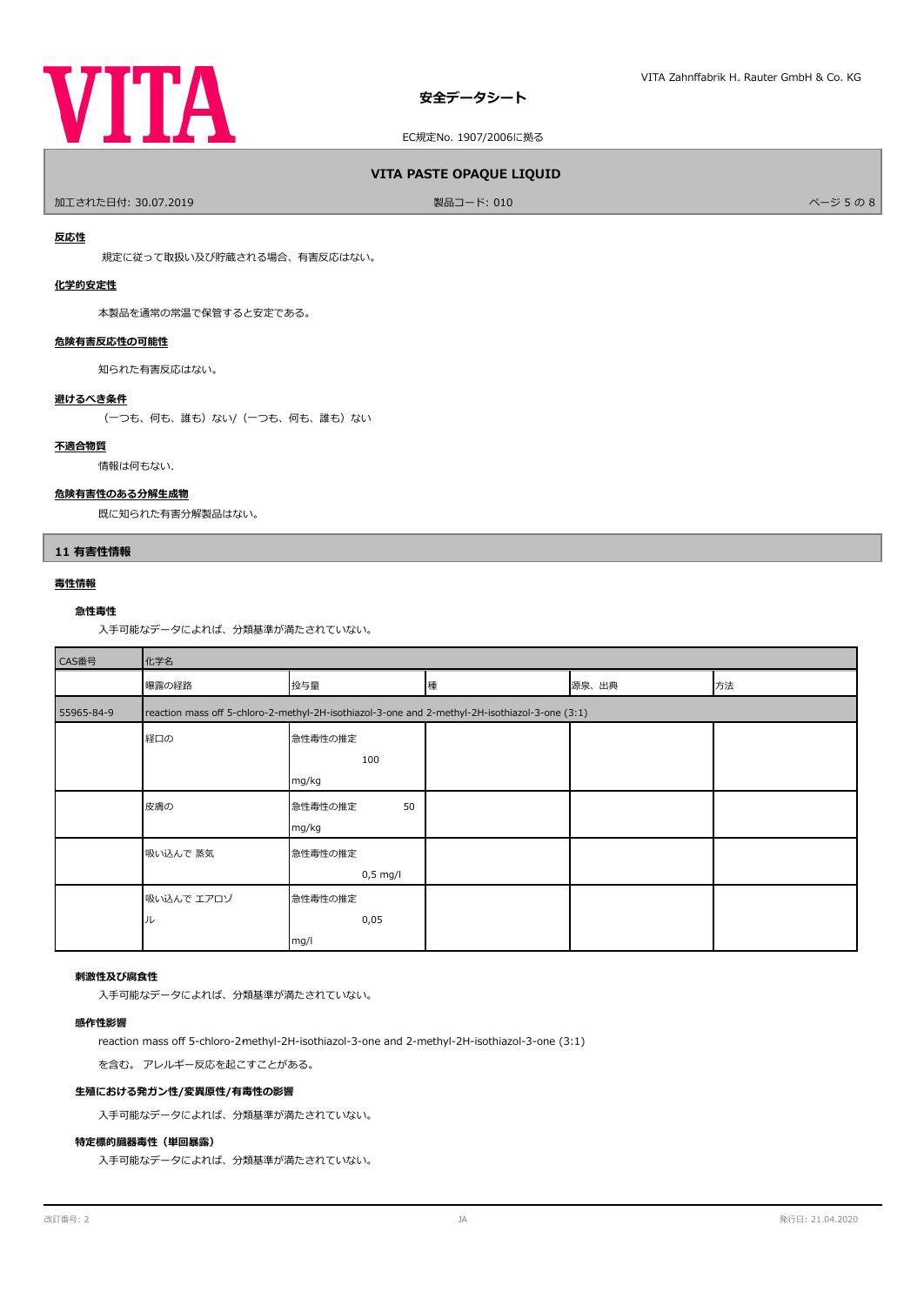

# **VITA PASTE OPAQUE LIQUID**

加工された日付: 30.07.2019 製品コード: 010 ページ 6 の 8

### **特定標的臓器毒性(反復暴露)**

入手可能なデータによれば、分類基準が満たされていない。

# **吸引性呼吸器有害性**

入手可能なデータによれば、分類基準が満たされていない。

### **テストに関するその他のインフォーメーション**

この混合物はEC指令No 1272/2008 [CLP]において、危険性が無いと評価される.

### **12 環境影響情報**

# **毒性**

その製品は、(で)ない: 生態毒性。

### **残留性と分解性**

その製品は、検査されなかった.

# **生物蓄積性**

その製品は、検査されなかった.

### **土壌中の移動度**

その製品は、検査されなかった.

### **他の有害影響**

情報は何もない.

### **詳しい情報**

環境への放出を避けること。

# **13 廃棄上の注意**

# **廃棄物処理方法**

#### **廃棄の勧告**

下水道、あるいは自然水系に流入させないこと. 廃棄物は該当法規に従って廃棄すること。

### **汚染した包装**

十分な水で洗い流すこと. 完全に中身が空の包装容器は、再生利用に引き渡すことができる.

# **14 輸送上の注意**

### **海上輸送 (IMDG)**

| UN番号:                 | No dangerous good in sense off this transport regulation  |  |
|-----------------------|-----------------------------------------------------------|--|
| 正式の国連輸送名:             | No dangerous good in sense off this transport regulation. |  |
| 輸送における危険有害性クラス:       | No dangerous good in sense off this transport regulation. |  |
| 包装等級(PG):             | No dangerous good in sense off this transport regulation. |  |
| 空輸 (ICAO-TI/IATA-DGR) |                                                           |  |
| UN番号:                 | No dangerous good in sense off this transport regulation  |  |
| 正式の国連輸送名:             | No dangerous good in sense off this transport regulation. |  |
| 輸送における危険有害性クラス:       | No dangerous good in sense off this transport regulation. |  |
| 包装等級(PG):             | No dangerous good in sense off this transport regulation. |  |
|                       |                                                           |  |

# **環境危険有害性**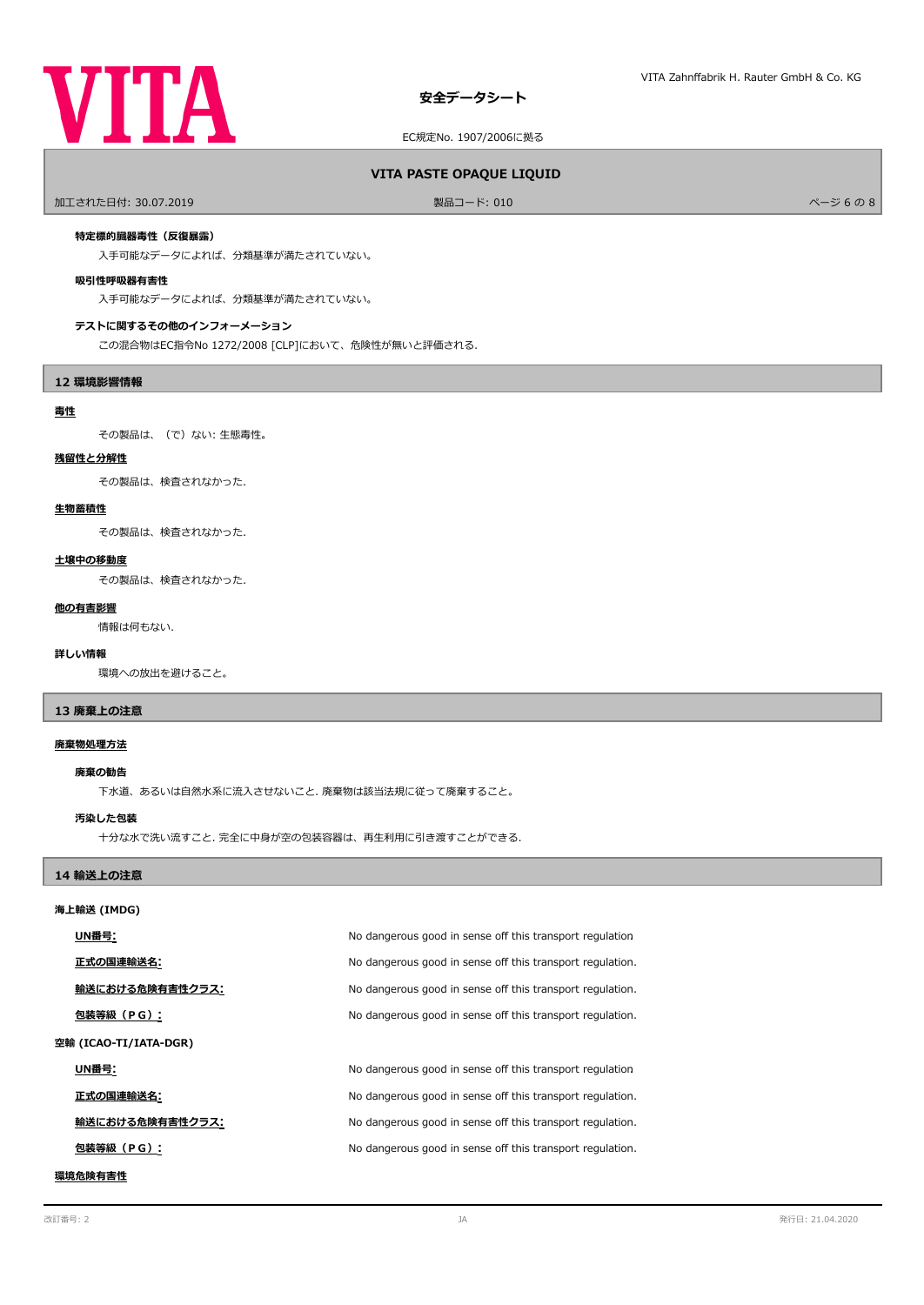

EC規定No. 1907/2006に拠る

# **VITA PASTE OPAQUE LIQUID**

| 加工された日付: 30.07.2019 | 製品コード: 010 | ページ 7 の 8 |
|---------------------|------------|-----------|
|                     |            |           |

環境に有害である: まんない しんけい しんいえい

**使用者のための特別な予防措置**

情報は何もない.

# **MARPOL 73/78 の付属文書 II および IBC Code に準拠するバルク輸送**

非該当

### **15 適用法令**

# **物質または混合物に固有の安全、健康および環境に関する規則/法律**

#### **国内規定情報**

水に与える有害性等級 (ドイツ): カンチャング キャンパ 1 - 水の汚染力は弱い 皮膚吸収/感作: カンディスク アレルギー性過敏反応を起こします。

### **16 その他の情報**

#### **略称と頭字語の説明**

ADR: Accord européen sur le transport des marchandises dangereuses par Route

(European Agreement concerning the International Carriage of Dangerous Goods by Road)

IMDG: International Maritime Code ffor Dangerous Goods

IATA: International Air Transport Association

GHS: Globally Harmonized System off Classiffcation and Labelling off Chemicals

EINECS: European Inventory off Existing Commercial Chemical Substances

ELINCS: European List off Notiffed Chemical Substances

CAS: Chemical Abstracts Service

LC50: Lethal concentration, 50%

LD50: Lethal dose, 50%

CLP: Classifcation, labelling and Packaging

REACH: Registration, Evaluation and Authorization off Chemicals

GHS: Globally Harmonised System off Classiffcation Labelling and Packaging off Chemicals

UN: United Nations

DNEL: Derived No Efect Level

DMEL: Derived Minimal Efect Level

PNEC: Predicted No Efect Concentration

ATE: Acute toxicity estimate

LL50: Lethal loading, 50%

EL50: Efect loading, 50%

EC50: Efective Concentration 50%

ErC50: Efective Concentration 50%, growth rate

NOEC: No Observed Efect Concentration

BCF: Bio-concentration factor

PBT: persistent, bioaccumulative, toxic

vPvB: very persistent, very bioaccumulative

RID: Regulations concerning the international carriage off dangerous goods by rail